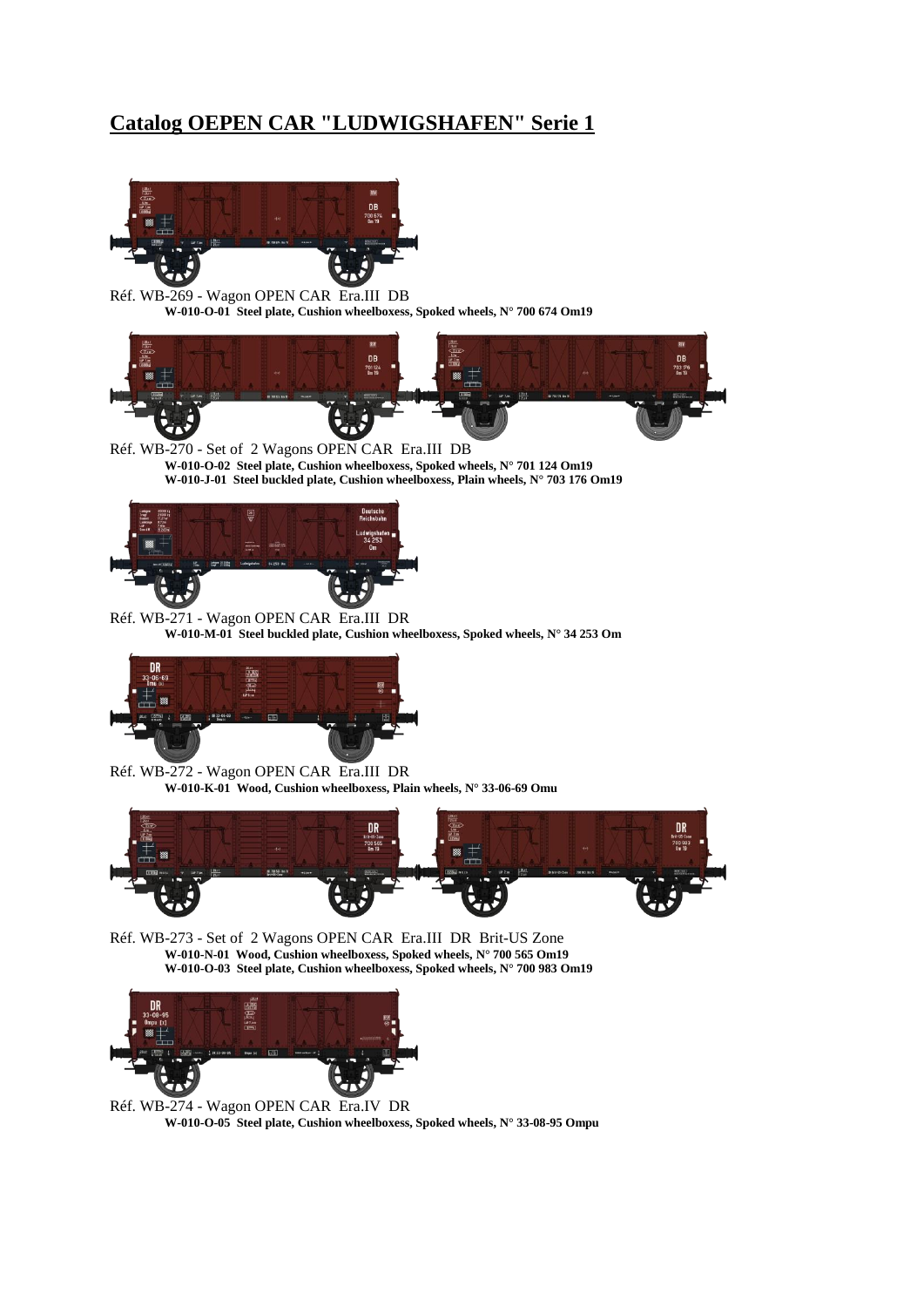

Réf. WB-275 - Set of 2 Wagons OPEN CAR Era.IV DR **W-010-K-02 Wood, Cushion wheelboxess, Plain wheels, N° 34-01-80 Ou W-010-O-04 Steel plate, Cushion wheelboxess, Spoked wheels, N° 34-02-39 Ocu**



Réf. WB-276 - Wagon OPEN CAR Era.III CFL **W-010-M-02 Steel buckled plate, Cushion wheelboxess, Spoked wheels, N° 34 697**



Réf. WB-277 - Wagon OPEN CAR Era.IV CFL **W-010-J-02 Steel buckled plate, Cushion wheelboxess, Plain wheels, N° 01 82 5210 145-8**



Réf. WB-278 - Wagon OPEN CAR Era.III SNCB - Vert **W-010-M-03 Steel buckled plate, Cushion wheelboxess, Spoked wheels, N° 100 025**



Réf. WB-279 - Wagon OPEN CAR Era.III SNCB - Vert **W-010-M-04 Steel buckled plate, Cushion wheelboxess, Spoked wheels, N° 100 295**



Réf. WB-280 - Wagon OPEN CAR Era.III SNCB - Brun **W-010-M-05 Steel buckled plate, Cushion wheelboxess, Spoked wheels, N° 1160032**



Réf. WB-281 - Wagon OPEN CAR Era.III SNCB - Brun **W-010-M-06 Steel buckled plate, Cushion wheelboxess, Spoked wheels, N° 1160388**